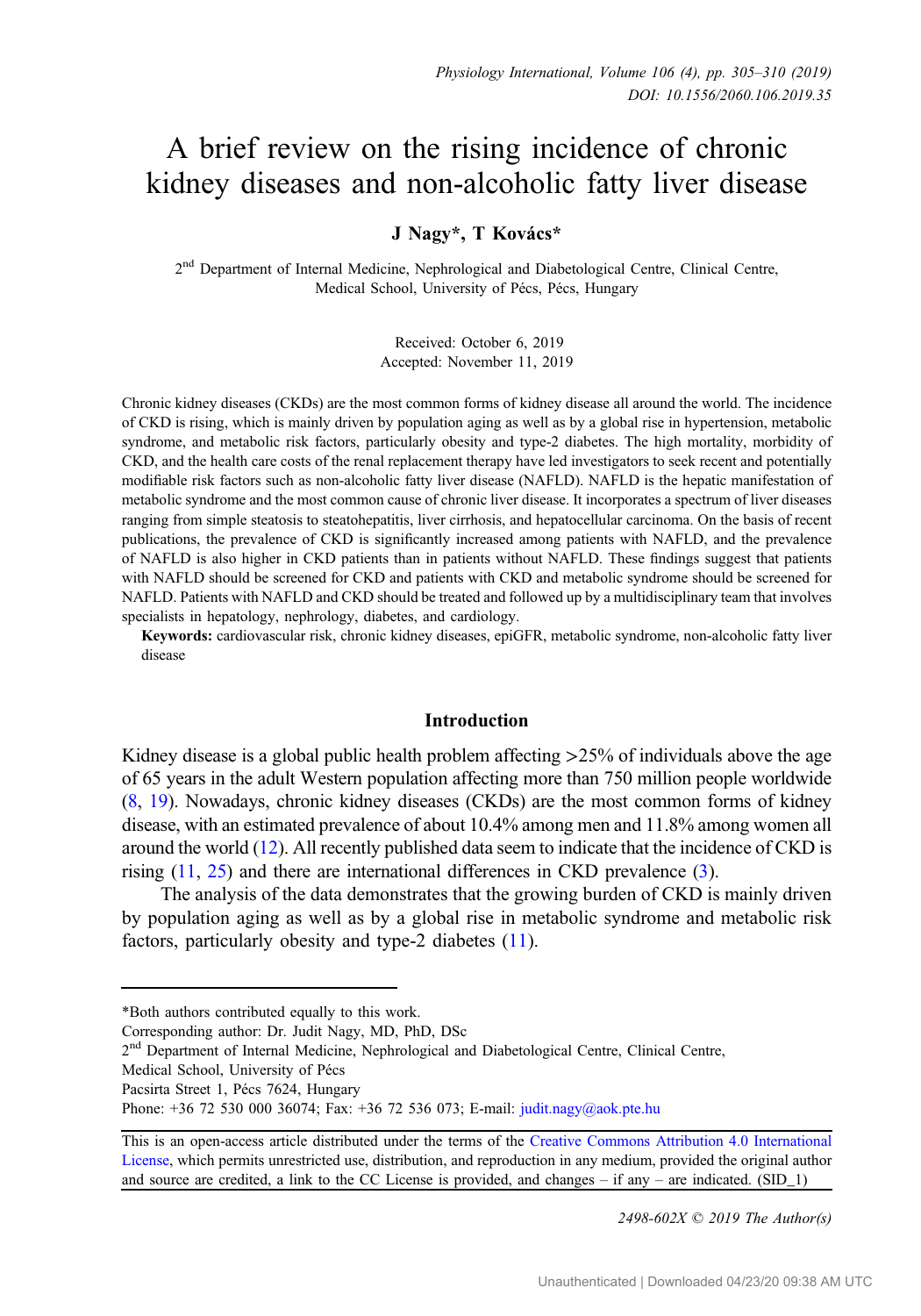## Diagnosis of CKD

CKD is defined by the presence of decreased glomerular filtration rate ( $eGFR < 60$  ml/min/ 1.73  $m<sup>2</sup>$ ) and/or by evidence of structural and functional abnormalities of the kidneys noted on urine examination (mainly albuminuria/proteinuria), imaging or histology of renal biopsies, which are present for more than 3 months. A five-stage classification system of CKD is devised internationally to guide rating of the severity of CKD cases ([14,](#page-4-0) [15\)](#page-4-0). The five-stage system is based on eGFR (Table I).

GFR is estimated from a single serum creatinine measurement using creatinine-based eGFR equations, from which the CKD epidemiology collaboration (CKD-EPI) equation (epiGFR) is the best accepted at present.

CKD may progress to end-stage renal disease (ESRD). The number of patients requiring renal replacement therapy due to ESRD varies from <30 to >200 persons per million population across European countries, and is much higher in high-income countries [\(17](#page-5-0)). Furthermore, the cardiovascular morbidity and mortality of CKD patients is also high.

The major risk factors for the progression of CKD are hypertension, proteinuria, smoking, insulin resistance, and some of the components of metabolic syndrome, such as abdominal obesity, type-2 diabetes mellitus, dyslipidemia, and hyperuricemia. The high mortality and morbidity of CKD and the costs of renal replacement therapies (hemodialysis, peritoneal dialysis, and transplantation) have led investigators to seek potentially modifiable risk factors. A risk factor is a variable that has a causal association with a disease; the presence of the variable in an individual or a population is associated with an increased risk of the presence or future development of a disease ([30\)](#page-5-0). One of the recently recognized risk factors is non-alcoholic fatty liver disease (NAFLD) ([18\)](#page-5-0).

## NAFLD

NAFLD is the hepatic manifestation of metabolic syndrome and the most common cause of chronic liver disease worldwide  $(10, 18)$  $(10, 18)$  $(10, 18)$  $(10, 18)$ . It is a condition characterized by the accumulation of fat in the liver of people who drink minimal or no alcohol at all and who do not have alternate causes for hepatic steatosis (such as viral infection, drug intoxication, iron overload, or autoimmune disease) ([6,](#page-4-0) [32](#page-5-0)). NAFLD incorporates a spectrum of liver diseases ranging from simple steatosis to steatohepatitis [non-alcoholic steatohepatitis (NASH)], liver

| <b>Stage</b>   | <b>Description</b>                                      | GFR (ml/min) |
|----------------|---------------------------------------------------------|--------------|
|                | Kidney damage with normal or elevated GFR               | >90          |
|                | Kidney damage with mild decrease of GFR                 | $60 - 89$    |
| 3a             | Kidney damage with mildly to moderately decreased GFR   | $45 - 59$    |
| 3 <sub>b</sub> | Kidney damage with moderately to severely decreased GFR | $30 - 44$    |
| $\overline{4}$ | Severe decrease of GFR                                  | $29 - 15$    |
|                | End-stage renal failure                                 | ${<}15$      |

Table I. Classification of chronic kidney diseases (CKD) by glomerular filtration rate (GFR)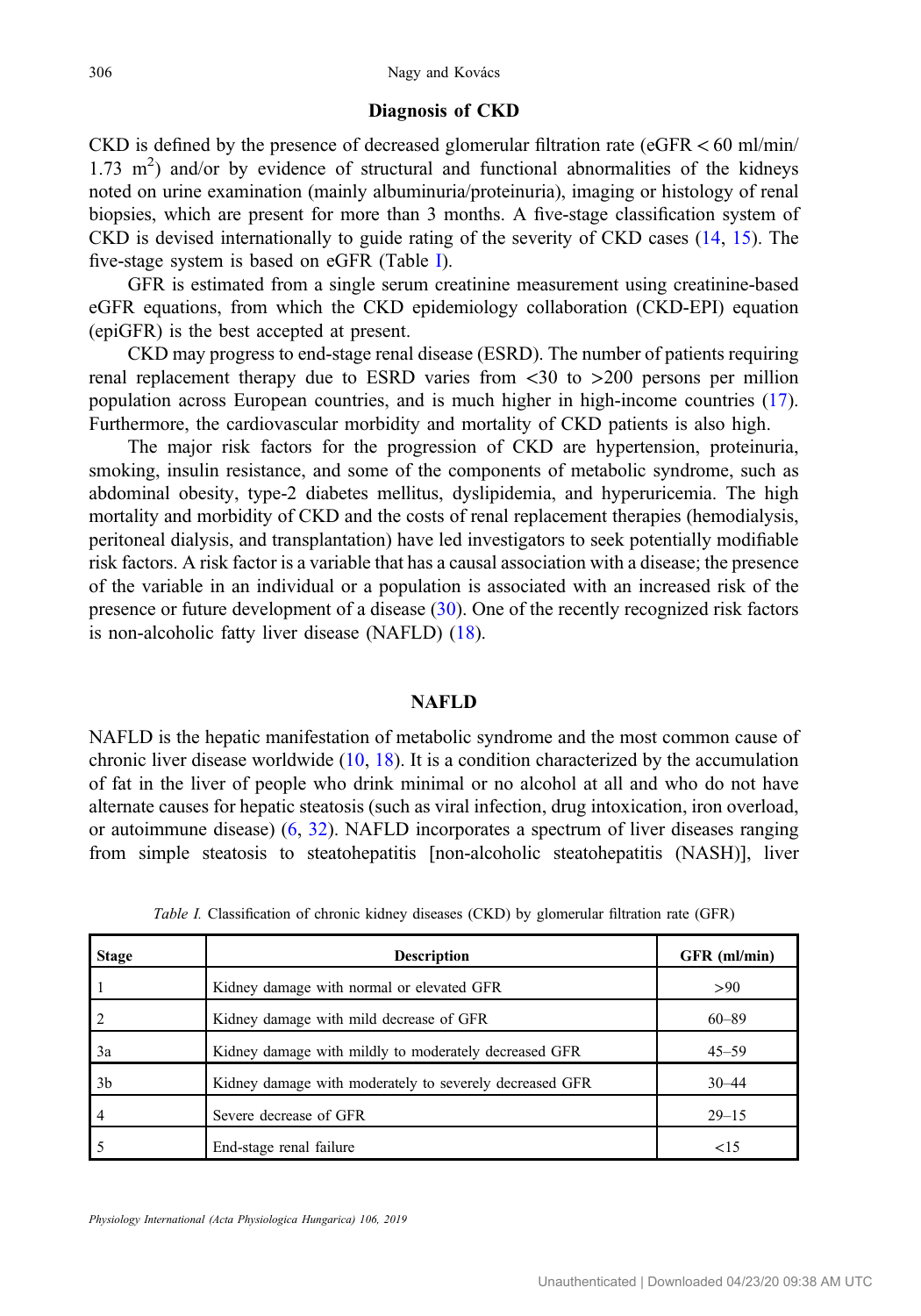cirrhosis, and hepatocellular carcinoma [\(33](#page-5-0)). The global prevalence of NAFLD is approximately 25%–30% ([36\)](#page-5-0). In Europe, the prevalence is between 2% and 44% in the general population [\(2](#page-4-0)). The huge variation in the prevalence can be explained by the multitude of methods used for the diagnosis of NAFLD. However, the prevalence is as high as 24%– 69.5% in patients with diabetes mellitus [\(31](#page-5-0), [34](#page-5-0)).

## Diagnosis of NAFLD

#### Laboratory abnormalities

Mildly to moderately elevated levels of serum liver enzymes (aminotransferases and gamma-glutamyltransferase) are the most common and the only laboratory abnormalities frequently found in patients with NAFLD. However, serum liver enzyme levels are not reliable indicators for the diagnosis of NAFLD, as there is no biochemical abnormality in most patients with a spectrum of NAFLD [\(6](#page-4-0)).

#### Imaging

The liver ultrasonography is the recommended first-line examination for the detection of NAFLD in the clinical practice ([9\)](#page-4-0). On ultrasound, hepatic steatosis produces a typical diffuse increase in echogenicity ([13](#page-4-0)). The sensitivity and specificity of the method is approximately 85% and 95%, if the fat infiltration of the liver is at least 20%–30%. The method is relatively inexpensive and could help to exclude other causes of liver disease [\(1](#page-4-0), [13](#page-4-0)).

#### Histological examination of liver biopsy

The liver biopsy is the standard procedure for diagnosing NASH and for staging the degree of inflammation and fibrosis in patients with more advanced NAFLD [\(6](#page-4-0), [9\)](#page-4-0). However, the method is invasive, potentially risky, and patient unfriendly. For this reason, non-invasive biomarker tests such as NAFLD fibrosis scan and the fibrosis-4 score have been introduced to use them instead of liver biopsy [\(5](#page-4-0)).

#### Relationship Between CKD and NAFLD

## CKD in NAFLD

It is now increasingly clear that NAFLD not only affects the liver but can also increase the risk of developing extrahepatic diseases, including cardiovascular diseases and CKD [\(32](#page-5-0)). The recent large meta-analysis of Mantovani et al. [\(18](#page-5-0)) demonstrated that NAFLD is significantly associated with a 20%–55% increase in the long-term risk of incident CKD (CKD stage  $\geq$  3) during follow-up of 96,595 adult individuals. However, an important limitation of this meta-analysis is that no studies with liver biopsy-proven NAFLD were available. NAFLD was diagnosed only by biochemistry, fatty liver index, or ultrasonography. Furthermore, in these studies, creatinine-based equations were used to estimate GFR, which do not perform well in patients with liver cirrhosis and obesity. Direct measurement of GFR would give more correct results in these patients. In a previous smaller meta-analysis of partly liver biopsy-proven NAFLD, Musso et al. [\(21](#page-5-0)) demonstrated the existence of a higher risk of incident CKD in patients with NASH and advanced fibrosis compared to simple steatosis and non-advanced fibrosis.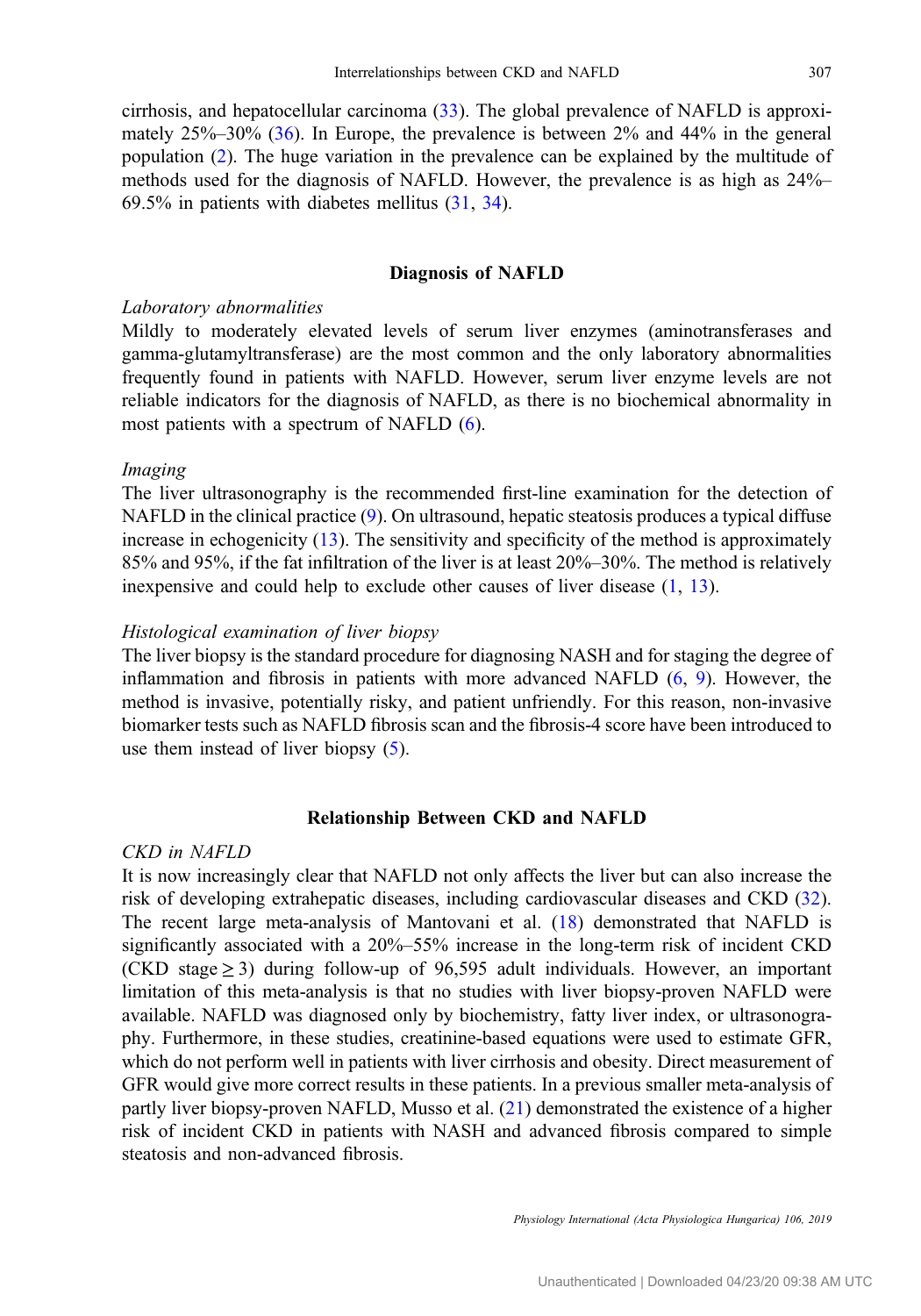#### NAFLD in CKD

Patients with CKD are known to have high cardiovascular risk. A recent analysis of 1,148 CKD patients showed that the prevalence of NAFLD was 17.9% in this population and NAFLD proved to be a strong independent risk factor for cardiovascular events [\(7](#page-4-0)).

## Pathophysiological interrelationships between the liver and the kidney

A number of environmental and physiological factors can promote the development of NAFLD. The most common cause of NAFLD is an excessive caloric intake that exceeds caloric expenditure, resulting in a consequential spillover of surplus energy in the form of non-esterified fatty acids from expanded visceral adipose tissue into ectopic fat depots, such as the liver [\(32](#page-5-0)).

The amount of hepatic lipids increases in NAFLD, but the most important is the triglyceride accumulation in the liver. Approximately, 60% of hepatic lipid is derived from increased peripheral lipolysis of triglycerides.

The kidney and the liver share a number of pathophysiological pathways that are intrinsically linked to each other ([14,](#page-4-0) [35](#page-5-0)). NAFLD, especially NASH with or without some degree of liver fibrosis, may promote the elevation of blood pressure, may induce dyslipidemia with atherosclerosis, may exacerbate hepatic insulin resistance through the secretion of different hepatokines (e.g., fibroblast growth factor 21 and fetuin-A), and may release several proinflammatory molecules (e.g., tumor necrosis factor- $\alpha$ , C-reactive protein, and interleukin 6), prooxidants (e.g., reactive oxygen species), procoagulant factors (e.g., fibrinogen and plasminogen activator inhibitor-1), and profibrogenic factors (e.g., transforming growth factor-β and connective tissue growth factor). These factors and molecules may play an important role in the pathophysiology of CKD and other vascular complications ([20,](#page-5-0) [22](#page-5-0), [24,](#page-5-0) [32\)](#page-5-0).

Other risk factors for NAFLD also have the potential to influence the development of CKD. Increased intake of dietary fructose, decreased vitamin  $D_3$  level, abdominal adiposity, and insulin resistance can also promote the development of NAFLD and contribute to the development of CKD [\(16](#page-5-0)). Dietary fructose (particularly, the glucose–fructose syrup in sugar drinks) has become a major public health issue, because it not only increases the hepatic de novo lipogenesis contributing to the development of NAFLD, but also increases the level of serum uric acid ([27,](#page-5-0) [28\)](#page-5-0). The increased urinary excretion of uric acid in patients with hyperuricemia can damage the kidney causing CKD in some of the patients [\(28](#page-5-0)).

The gut microbiota may be significantly altered in patients with CKD along with impaired intestinal barrier function. These alterations allow translocation of various gutderived products into the systemic circulation, contributing to the development and progressions of CKD ([29\)](#page-5-0). In obese and type-2 diabetic patients, the intestinal dysbiosis is common and can also potentially influence NAFLD and CKD through multiple and complex mechanisms ([4,](#page-4-0) [23,](#page-5-0) [26\)](#page-5-0).

## Conclusions

The liver and kidney share a number of pathophysiological pathways that are intrinsically linked to each other. NAFLD is the most frequent chronic liver disease in the Western society and its prevalence is likely to rise even further. It is not only a potentially progressive liver disease but also has systemic consequences. For example, the prevalence of CKD is significantly increased among patients with NAFLD. On the basis of a recent examination, the prevalence of NAFLD is higher in advanced CKD patients than in patients without CKD.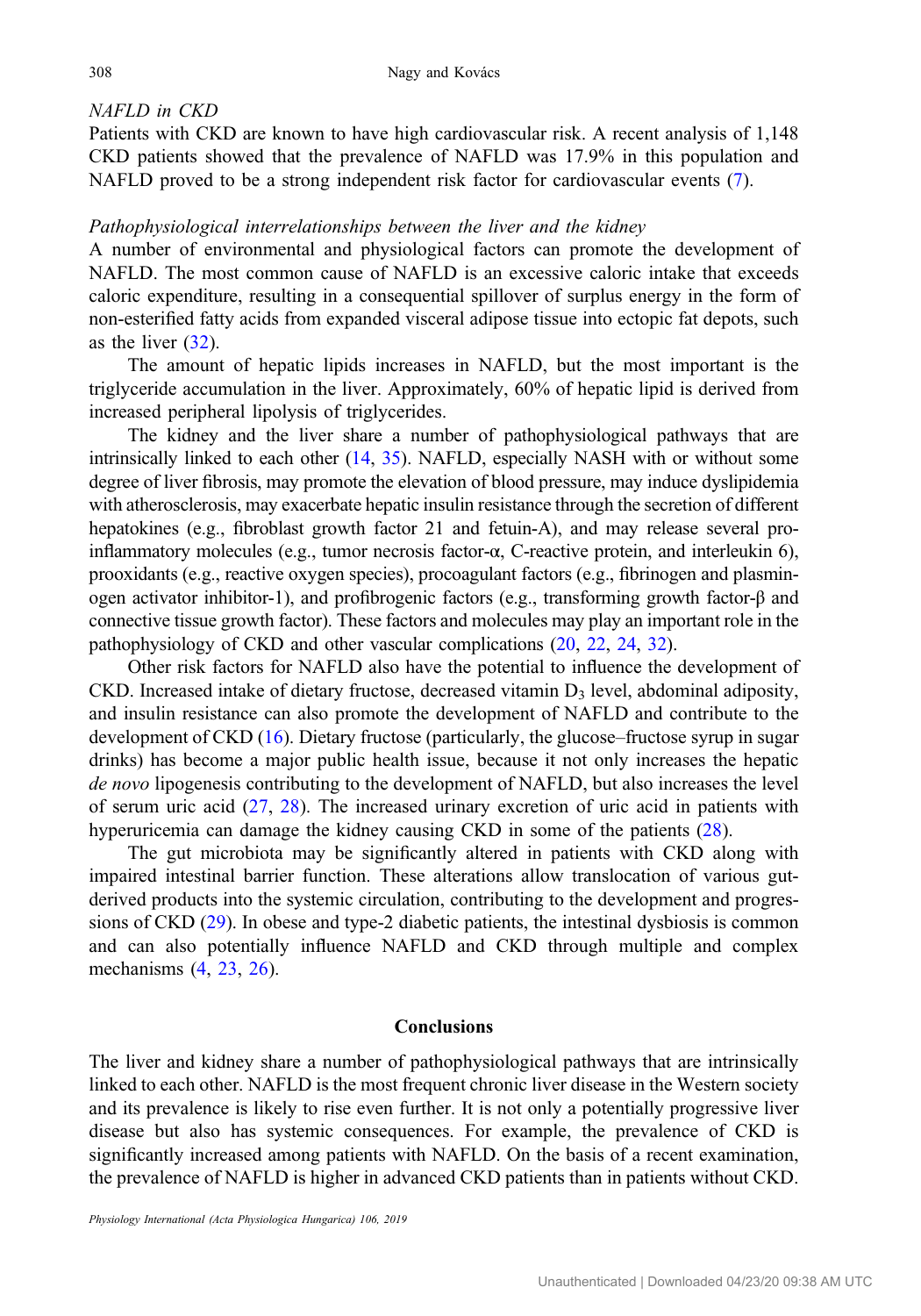<span id="page-4-0"></span>On the whole, these findings suggest that patients with NAFLD should be screened for CKD with CKD-EPI GFR and with urine examination for proteinuria/albuminuria. Similarly, patients with CKD and metabolic syndrome should be screened for NAFLD with liver enzymes and hepatic ultrasonography. At present, there is no accepted treatment for NAFLD, but lifestyle changes (e.g., weight loss with diet and increased physical activity), nephroprotective diet, drug dosage adjustment to kidney function, and early aggressive treatment of all the existing cardiovascular risk factors may help to prevent or slow down the development and/or progression of CKD in NAFLD patients. Targher and Byrne [\(32](#page-5-0)) suggest that patients with NAFLD and CKD should be treated and followed up by a multidisciplinary team that includes specialists in hepatology, nephrology, diabetes, and cardiology.

## **REFERENCES**

- 1. Ballestri S, Nascimbeni F, Baldelli E, Marrazzo A, Romagnoli D, Targher G, Lonardo A: Ultrasonographic fatty liver indicator detects mild steatosis and correlates with metabolic/histological parameters in various liver diseases. Metabolism 72, 57–65 (2017)
- 2. Blachier M, Leleu H, Peck-Radosavljevic M, Valla DC, Roudot-Thoraval F: The burden of liver disease in Europe: a review of available epidemiological data. J. Hepatol. 58, 593–608 (2013)
- 3. Brück K, Stel VS, Gambaro G, Hallan S, Völzke H, Ärnlöv J, Kastarinen M, Guessous I, Vinhas J, Stengel B, Brenner H, Chudek J, Romundstad S, Tomson C, Gonzalez AO, Bello AK, Ferrieres J, Palmieri L, Browne G, Capuano V, Van Biesen W, Zoccali C, Gansevoort R, Navis G, Rothenbacher D, Ferraro PM, Nitsch D, Wanner C, Jager KJ; European CKD Burden Consortium: CKD prevalence varies across the European general population. J. Am. Soc. Nephrol. 27, 2135–2147 (2016)
- 4. Boursier J, Mueller O, Barret M, Machado M, Fizanne L, Araujo-Perez F, Guy CD, Seed PC, Rawls JF, David LA, Hunault G, Oberti F, Calès P, Diehl AM: The severity of nonalcoholic fatty liver disease is associated with gut dysbiosis and shift in the metabolic function of the gut microbiota. Hepatology 63, 764–775 (2016)
- 5. Castera L, Vilgrain V, Angulo P: Noninvasive evaluation of NAFLD. Nat. Rev. Gastroenterol. Hepatol. 10, 666–675 (2013)
- 6. Chalasani N, Younossi Z, Lavine JE, Diehl AM, Brunt EM, Cusi K, Charlton M, Sanyal AJ: The diagnosis and management of non-alcoholic fatty liver disease: practice guideline by the American Association for the Study of Liver Diseases, American College of Gastroenterology, and the American Gastroenterological Association. Hepatology 55, 2005–2023 (2012)
- 7. Chinnadurai R, Ritchie J, Green D, Kalra PA: Non-alcoholic fatty liver disease and clinical outcomes in chronic kidney disease. Nephrol. Dial. Transpl. 34, 449–457 (2019)
- 8. Crews DC, Bello AK, Saadi G, World Kidney Day Steering Committee: Burden, access, and disparities in kidney disease. Kidney Int. 95, 242–248 (2019)
- 9. European Association for the Study of the Liver (EASL), European Association for the Study of Diabetes (EASD), European Association for the Study of Obesity (EASO). EASL-EASD-EASO clinical practice guidelines for the management of non-alcoholic fatty liver disease. J. Hepatol. 64, 1388–1402 (2016)
- 10. Fazel Y, Koenig AB, Sayiner M, Goodman ZD, Younossi ZM: Epidemiology and natural history of nonalcoholic fatty liver disease. Metabolism 65, 1017–1025 (2016)
- 11. Fraser SDS, Roderick PJ: Kidney disease in the Global Burden of Disease Study 2017. Nat. Rev. Nephrol. 15, 193–194 (2019)
- 12. GBD 2013 Mortality and Causes of Death Collaborators: Global, regional, and national age–sex specific allcause and cause-specific mortality for 240 causes of death, 1990–2013: a systematic analysis for the Global Burden of Disease Study 2013. Lancet 385, 117–171 (2015)
- 13. Hernaez R, Lazo M, Bonekamp S, Kamel I, Brancati FL, Guallar E, Clark JM: Diagnostic accuracy and reliability of ultrasonography for the detection of fatty liver: a meta-analysis. Hepatology 54, 1082–1090 (2011)
- 14. James MT, Hemmelgarn BR, Tonelli M: Early recognition and prevention of chronic kidney disease. Lancet 375, 1296–1309 (2010)
- 15. Kiapidou S, Liava C, Kalogirou M, Akriviadis E, Sinakos E: Chronic kidney disease in patients with nonalcoholic fatty liver disease: what the hepatologist should know? Ann. Hepatol. (2019) [Epub ahead of print]

Physiology International (Acta Physiologica Hungarica) 106, 2019